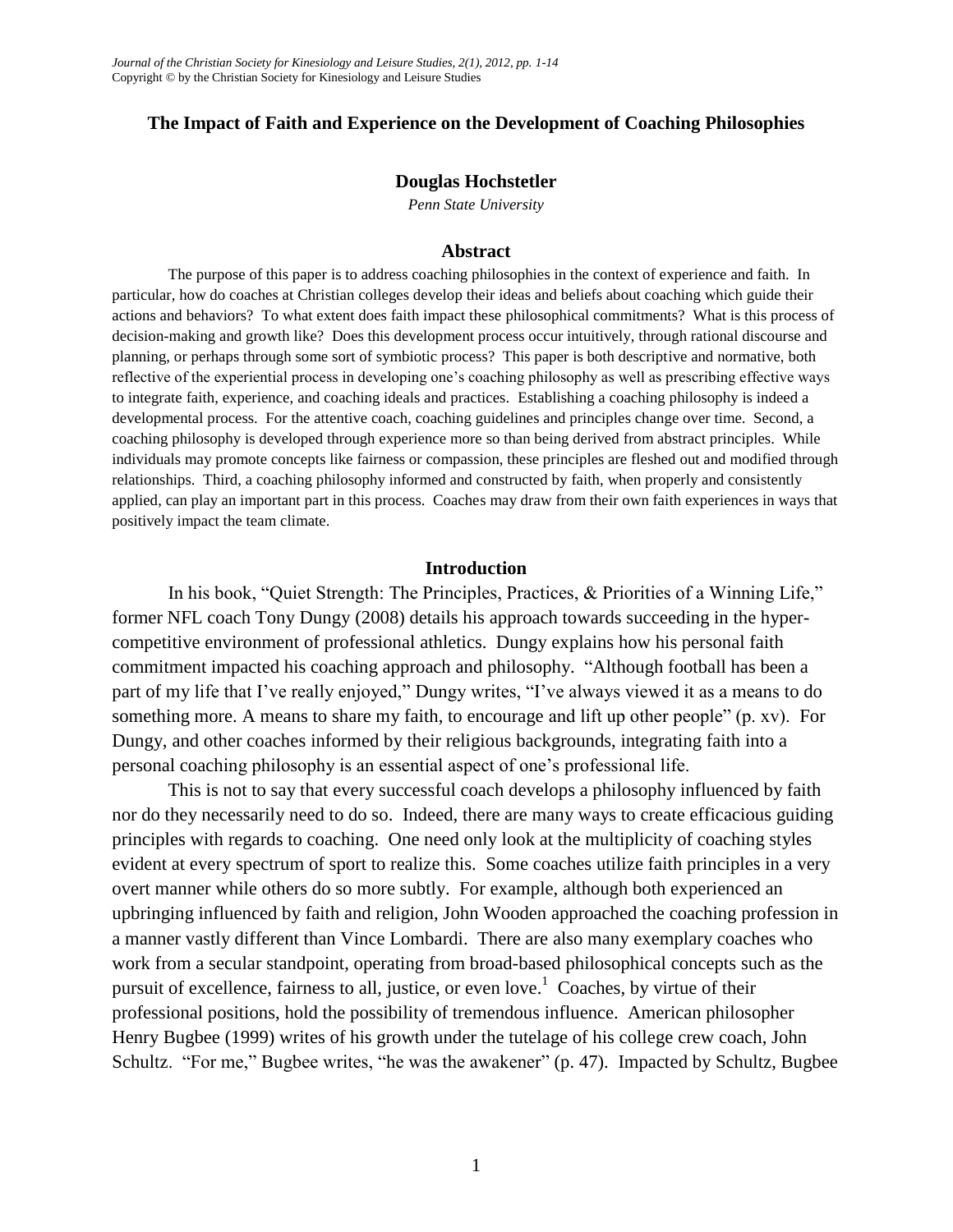experienced growth in spades; he became more in tune with the intricacies of rowing and his own philosophical ideas.

Given the impact that coaches can have on their athletes, and the frequent nature of coaches employing faith principles, the purpose of this paper is to address coaching philosophies in the context of experience and faith. In particular, how do coaches at Christian colleges develop their ideas and beliefs about coaching which guide their actions and behaviors?<sup>2</sup> To what extent does faith impact these philosophical commitments? What is this process of decision-making and growth like? Does this development process occur intuitively, through rational discourse and planning, or perhaps through some sort of symbiotic process? This paper is both descriptive and normative, both reflective of the experiential process in developing one's coaching philosophy as well as prescribing effective ways to integrate faith, experience, and coaching ideals and practices. First, establishing a coaching philosophy is indeed a developmental process. For the attentive coach, coaching guidelines and principles change over time. Second, a coaching philosophy is developed through experience more so than being derived from abstract principles. While individuals may promote concepts like fairness or compassion, these principles are fleshed out and modified through relationships. Third, a coaching philosophy informed and constructed by faith, when properly and consistently applied, can play an important part in this process. Coaches may draw from their own faith experiences in ways that positively impact the team climate.

## **The Nature and Purpose of a Coaching Philosophy**

Developing a personalized set of beliefs and values is an important step for coaches, one acknowledged by those in the sport-related professions (i.e., Kretchmar, 2005). Lyle (1999) defines a coaching philosophy as "a comprehensive statement about the beliefs and behaviours that will characterize the coach's practice" (p. 30). Constructing such a philosophy entails both overall objectives and goals in addition to guiding principles and values. Coaches need to consider numerous aspects of the position: How will they define success? What do they hope to accomplish through their coaching efforts?How will they treat players, opponents, officials, and parents? What kind of training methods will they employ? These questions – and many more – form the basis for individual coaches and their development of a personal coaching philosophy.

Martens (2004) identifies the characteristics of a coaching philosophy in terms of major coaching objectives and the beliefs or principles that provide guidance in pursuing those ends. Throughout their careers, coaches respond to situations based on these coaching philosophies. When a particular situation arises (i.e., a player breaks a team rule), the coach draws from this belief system when formulating a response. The particular event may cause the coach to further solidify these beliefs, or at times the coach may modify or change these philosophical principles in order to move forward. The challenge is to develop a personal coaching philosophy that is solidly based on well-constructed principles yet flexible enough to change over the course of a coaching career. According to Martens, such a coaching philosophy "guides [coaches] every day; it helps [coaches] interpret the events in [their lives]; and it gives [their lives] direction" (p. 4). These philosophies have value in that they guide coaching actions and relationships, provide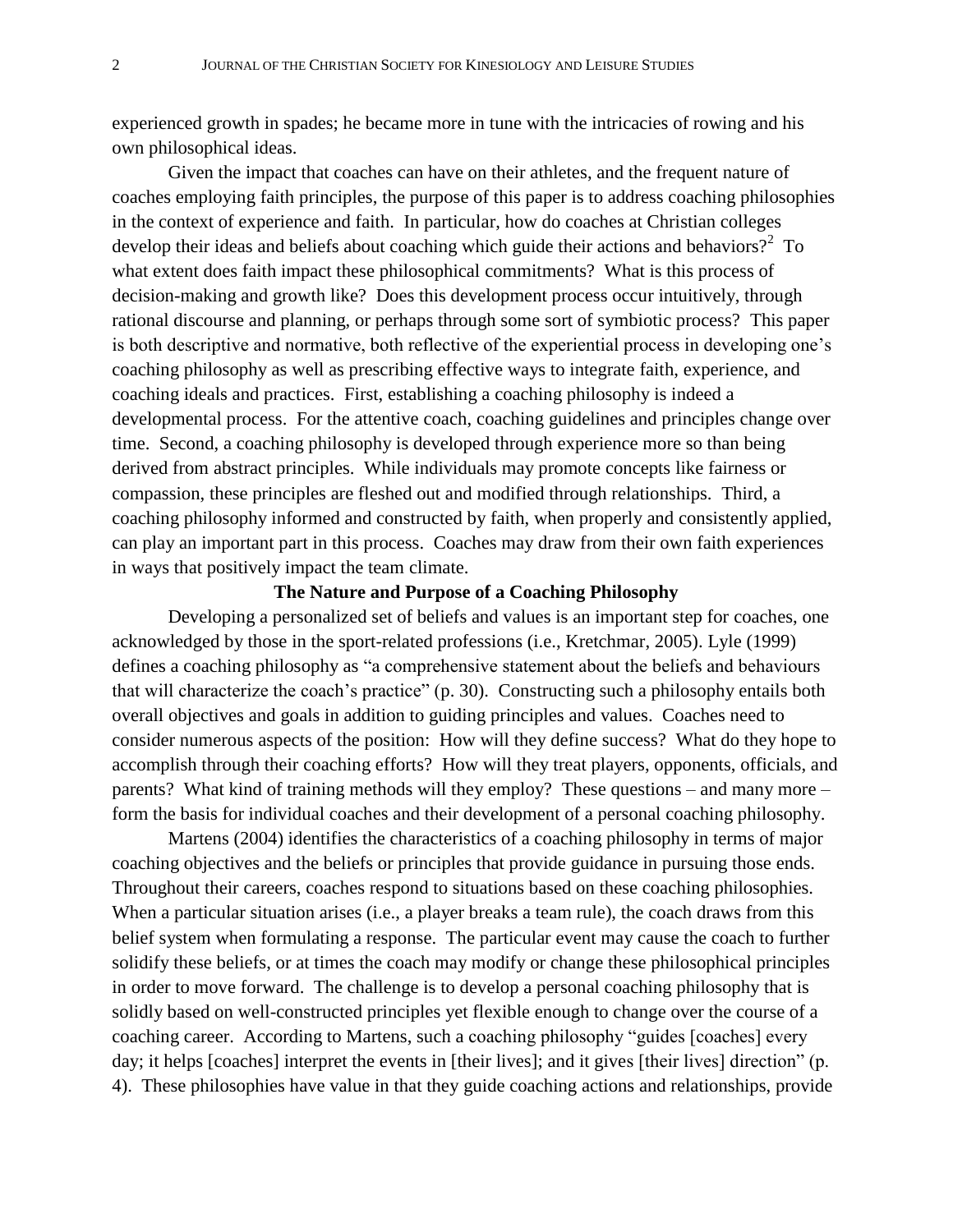focus and clarity, and allow coaches to communicate their ideas and rationale to athletes, parents, and alumni.

At their best, coaches intentionally construct these belief systems through years of experience. Each season provides additional resources for use in this developmental process. These ideals and actions are consistent and coherent; they are communicated through word and in action. Athletes become aware of the principles which their coaches espouse, observing these ideals shared during team meetings, individual training sessions, and post-game interviews. Similarly, coaches demonstrate and share these beliefs both verbally and nonverbally. For example, those who observe coaches recognize how well and to what degree the coaches understand and empathize with athletes or how consistently they manage team discipline. As Collins et al. (2009) contend, the philosophical underpinnings help coaches effectively transmit life skills to their athletes.

Coaches implement their coaching philosophies in a variety of manners. Some philosophies are loosely constructed and haphazard. Some are more rigid and constrained. Some are articulated in word and through verbal communication. Others may be defined yet only at the subconscious level. Some philosophies are spoken but not lived out. Even those coaches who contend that they have no guiding principles transmit the importance of implicit principles nonetheless. The athletes, parents, spectators, and opponents within their purview fully understand which values the coach implicitly holds dear.

Developing a coaching philosophy requires the approach of a scientist and of an artist. As the disciplinary field of coaching education expands, there is a great deal that coaches can learn regarding the physiological principles of training, psychological aspects of competition, offensive and defensive strategies, recruiting and overall program development, communication skills and much more. Coaches learn in formal settings (i.e., through coaching education programs, through apprentice-like positions as assistants), at times mimicking the values and actions of their experienced mentors (Trudel & Gilbert, 2006), gradually acquiring the wisdom of the coaching community. However, the aspiring coach also needs a creative mindset, one open to adjustment and adaptation rather than fixed closure (Dweck, 2008). Coaches who operate from this artistic and open approach learn how to mold a group of individuals into a team, how to make decisions regarding playing time or behavior. They are sensitive to their own intuitions and to the sport environment. This mindset may require the coach to modify scientific principles in order to address a particular situation or individual.

How do coaches construct these ideas regarding effective coaching? How do they actualize their coaching philosophies over the course of many years? To what extent is this a logical process of development (Parsh, 2007)? Conversely, to what extent are these coaching beliefs constructed through experience and intuition? In this sense developing a coaching philosophy may be closer to a description provided by Bugbee (1999). He contends that the philosophical process is not "set up like the solution of a puzzle, worked out with all the pieces lying there before the eye. It will be more like the clarification of what we know in our bones" (p. 35).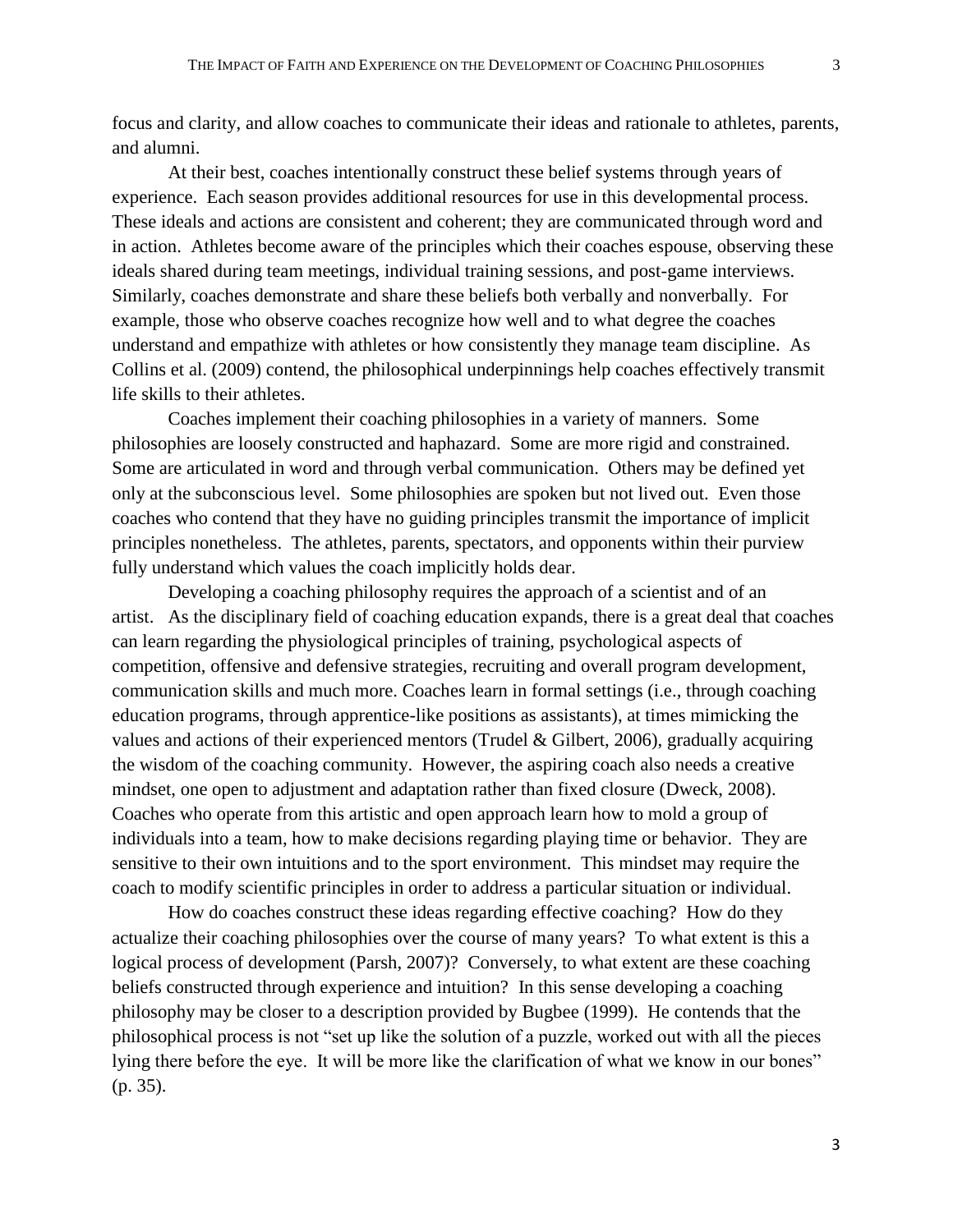The approach to this project reflects a similarly intuitive process, combined with personal coaching experience, faith, and academic training. As I read *The Inward Morning* over a decade ago my thoughts gravitated towards sport and coaching. Bugbee's (1999) descriptions of rowing and his experiences as an athlete invited me to respond in kind. His descriptions of Coach John Schultz brought about my own reflections of influential coaches. In fact, like Bugbee (1999), I found that "certain memories from experiences long ago once again press upon me as if they bore the image of conclusive meaning" (p. 42). It was not immediately apparent how Bugbee's themes of attention, certainty and immersion would intersect with the development of a coaching philosophy. Yet, the intimations were present. I had a sense that these themes could help connect the disparate yet similar processes of Christian coaches constructing and implementing their coaching philosophies.

To ascertain the experiential process of developing and employing a personalized coaching philosophy, five coaches were interviewed during the fall of 2009. All five coaches were from the same church-affiliated, liberal arts college in the Midwest (MWCC).<sup>3</sup> All the coaches were male. Four of the coaches were actively coaching their sports and one coach had retired from coaching. The coaches were head coaches from the teams of men's basketball, women's basketball, football, cross-country, and wrestling.

# **Coaching, Experience and Interpretations of Experience**

For those in the coaching field, experiences as athletes and assistant coaches profoundly shape how they view the coaching profession. On this point Bugbee (1999) notes: "*We* are involved, to the soles of our feet, in the attitudes inflecting the meaning which we realize, or fail to realize, in our on-going experience" (p. 41). While aspiring coaches seek to establish their own philosophical beliefs, they do so from within their personal narrative. Cushion, et. al (2003) contend that these experiences "form a screen or filter through which all future expectations will pass. Coaches thus come to see and interpret future coaching events and observations on the basis of this early experiential foundation" (p. 218). For example, a basketball coach who served as an assistant for Bob Knight encounters basketball and the coaching profession in a much different manner than one who apprenticed with a mentor such as Phil Jackson. A Knight protégé might be, all things equal, more prone to view verbal or emotional derision as a necessary motivational strategy. Conversely, an assistant of Jackson may view such tactics with skepticism or even scorn, choosing to employ encouraging forms of feedback. Yet, similar experiences as assistants or athletes can result in different interpretations of the same process. For example, those athletes who toil in reserve roles are likely to approach coaching philosophies in a different manner than their first-team peers. The bench warmer may not embrace the coach's ideals, and may in fact gravitate towards other coaching styles when they become a coach. Or the coach's philosophy may simply not resonate with the athlete. When college football coaching legend John Gagliardi began his coaching career, taking over a high school program while at the age of 16, he promptly removed practice standards such as wind sprints and calisthenics – aspects he hated as a player (Evans, 2009).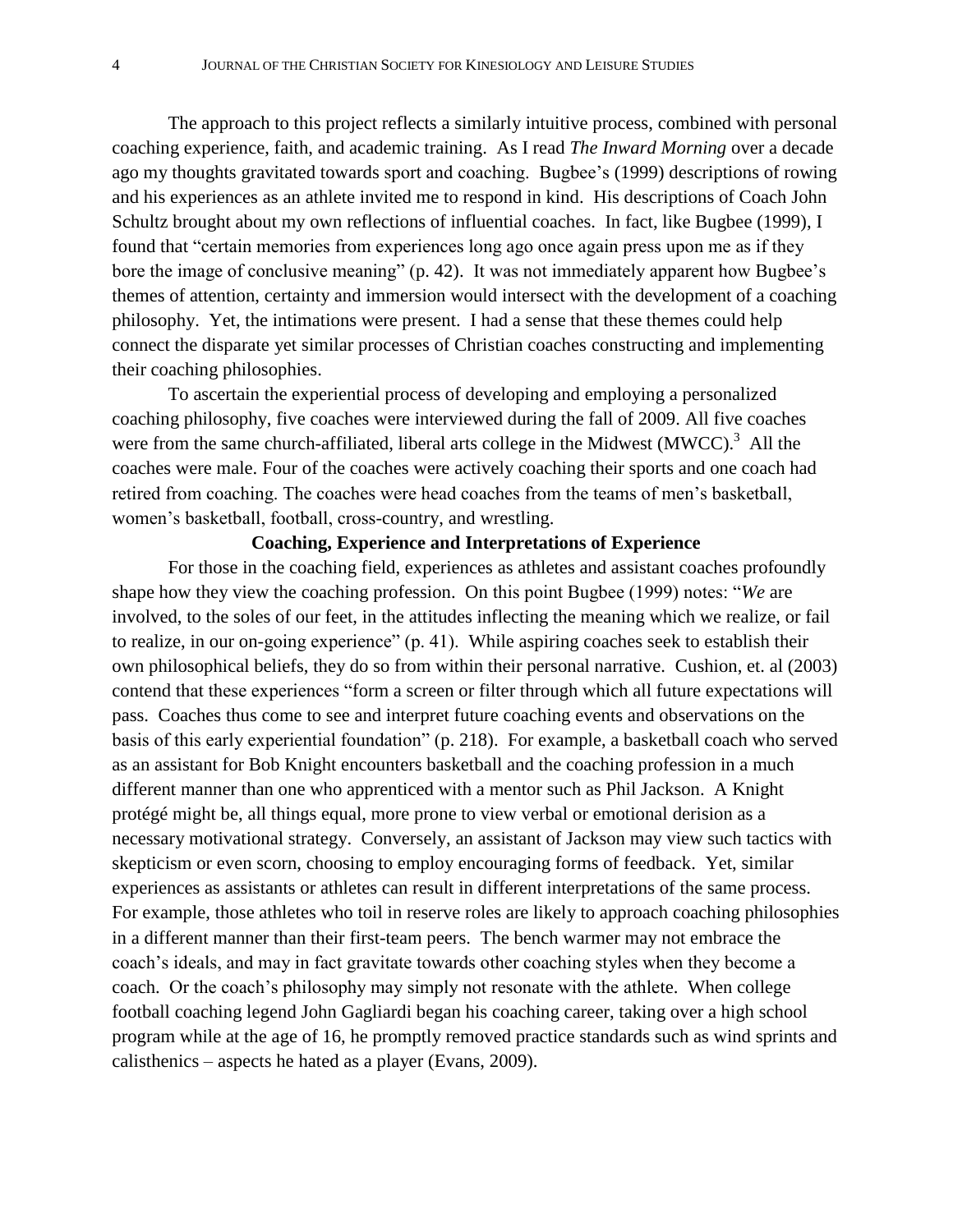All five coaches in this study had significant, albeit differing, experiences leading up to their appointment as head coach. Some are alumni of the college while others went to state schools or other Christian liberal arts colleges. Even the alumni encountered the institution and their college athletic careers in different ways, depending on the coach, their level of athletic achievement, or the program success. This experiential foundation impacts how these coaches approach their team and sport today and, more broadly, how they view competitive athletics at a Christian institution.

The wrestling coach attributed a portion of his coaching beliefs to his high school wrestling coach, an Olympic silver medalist. He took a personal interest in in this young wrestler, spending extra time with him in the wrestling room and encouraging him to develop his talents including providing the young wrestler the opportunity to compete against National Collegiate Athletic Association (NCAA) Division I opponents. Similarly, the football coach viewed his college football coach as a "father figure" and "relationship builder," someone who was willing to set an example for his players, one willing to share lessons of life and faith. This approach differed from his high school coach who was more of a "player's coach." The crosscountry coach benefitted from a coaching mentorship, although not necessarily in ways directly related to running. He did learn from his high school and college coaches about relationships, handling difficulty, setting goals, and so forth. In particular, he recounted the impact of his high school football coach, an individual who provided athletes with the opportunity to develop responsibility, both as athletes and as young men.

For a number of these individuals, time spent as assistant coaches helped shape their approach to head coaching positions, perhaps none more profoundly than the women's basketball coach. Prior to assuming the head women's basketball position, he assisted four different coaches, all with varying philosophies and approaches towards the sport and people. From these individuals he was able to identify aspects which he later implemented, in part, as a head coach himself. From one former coach he witnessed first-hand the fast-break offensive style of play. From another he developed an intellectual attitude towards the game, with close attention to game adjustments and use of timeouts. From a third coach he gained an appreciation for the detail and organization of coaching, especially in recruiting and relating to his team. Finally, from the fourth coach he learned the importance of entrusting assistants with responsibility and how the use of motivational phrases can impact a team. He drew from these varied approaches to develop his own style of coaching basketball, integrating his assistant coach experience into his own personal approach. In describing this process the coach noted the importance of his Christian faith – he wanted "to see consistency in the walk and in the talk," and sought to develop this in his own philosophy of coaching.

# **Certainty in the Context of Developing a Philosophy**

Coaching involves constant decision-making, a process which can include both certainty and, at times, an element of risk. On a daily basis coaches make decisions regarding practice plans, recruiting efforts, and personnel issues. In a broader sense, coaches continually make decisions regarding the overall direction of their program, the importance of winning, the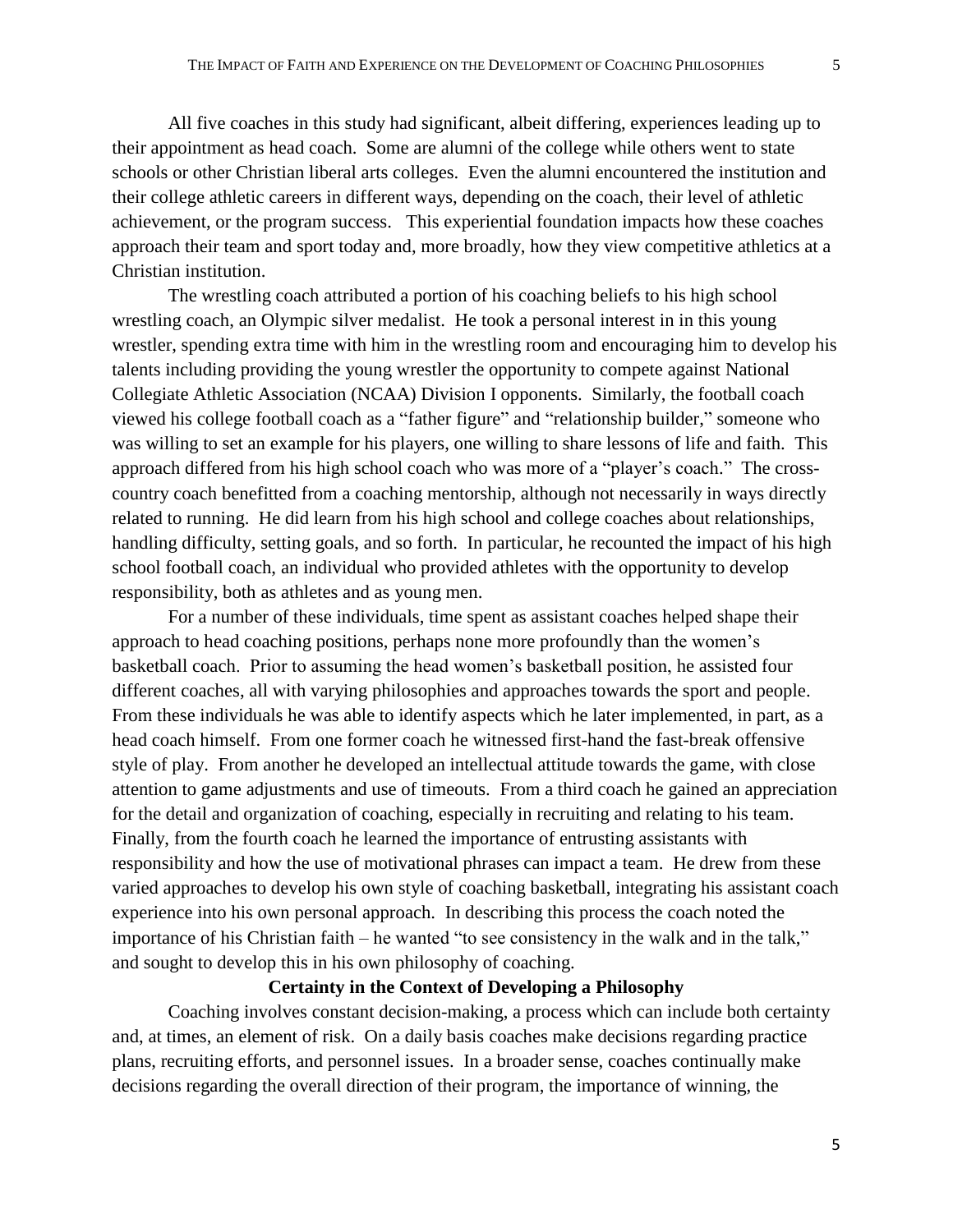meaning of success and so forth. This process of reflection and discernment necessarily results in choices and actions. In this way decisions become certain in an experiential sense – coaches realize they need to reach a point where a decision is required and that they need to reflect certainty to their team. Yet in an epistemological sense, they may not attain full certainty, nor should they. Bugbee (1999) provides a helpful method to unpack this particular paradox. He describes certainty as "the root of action that makes sense… a basis for action rather than arrival at a terminus of endeavor" (pp. 36-37). Certainty, for Bugbee, is the starting point, a place from which to begin or what Anderson (2006) describes as a "working certainty." Coaches utilize hunches, with intuition, or as Bugbee notes, they "feel things in their bones."

Based on their accumulated experience, coaches develop a background which informs their decision-making. As an example, the football coach noted his method of hiring an offensive coordinator for the team. He received many qualified applicants and the decisionmaking process became excruciatingly difficult. Throughout the process the coach had a "gut feeling" that one applicant was the right person for the job. This is not to say the decision was made solely because of this feeling or intuition. Rather, that this sense, along with the coach's own experience as an athlete, assistant coach and head coach, coincided with other rationale and perhaps explicit reasons to hire the eventual assistant as a member of the staff.

Similarly, the men's basketball coach noted his own approach to the recruiting process which demonstrates how experience impacts certainty: "The journey in the cocoon to be a beautiful monarch butterfly is sometimes very messy . . . I've guessed right and I've guessed wrong, on both ends of the spectrum." He went on to contend that observing a variety of information helps provide guidance towards the decision. Is the recruit from a "winning program"? Do they face "big moments" with confidence? Are they open to faith? Are they teachable? As this coach discovers the answers to these questions he becomes more certain of his decision with increased knowledge. This information helps him determine, with a "working certainty," the extent to which these athletes are likely to flourish at MWCC. "Most of the time," he maintained, "if they walk like a duck and talk like a duck, they're a duck."

Each of these coaches articulated numerous situations where they developed or changed a particular aspect of their coaching philosophy as a result of experience. At some point the coaches had to decide which ideals, techniques, or strategies to employ and which to decline or modify. The football coach cited his assistant coaching experience at a Division II institution as one such example. Following a particularly frustrating game, he berated his defensive back group, using a tone and language that differed from his typical demeanor (although one that was not atypical for some of the other assistant coaches at this institution). After finishing his tirade the coach faced only silence . . . and then giggling. When he asked his players about their response, they indicated that the yelling and dictatorial demeanor "just wasn't him." He points to this particular experience as a time when he realized that the demonstrative, invective-laden approach did not fit his personality and was not a motivational or pedagogical tactic that he wanted to pursue.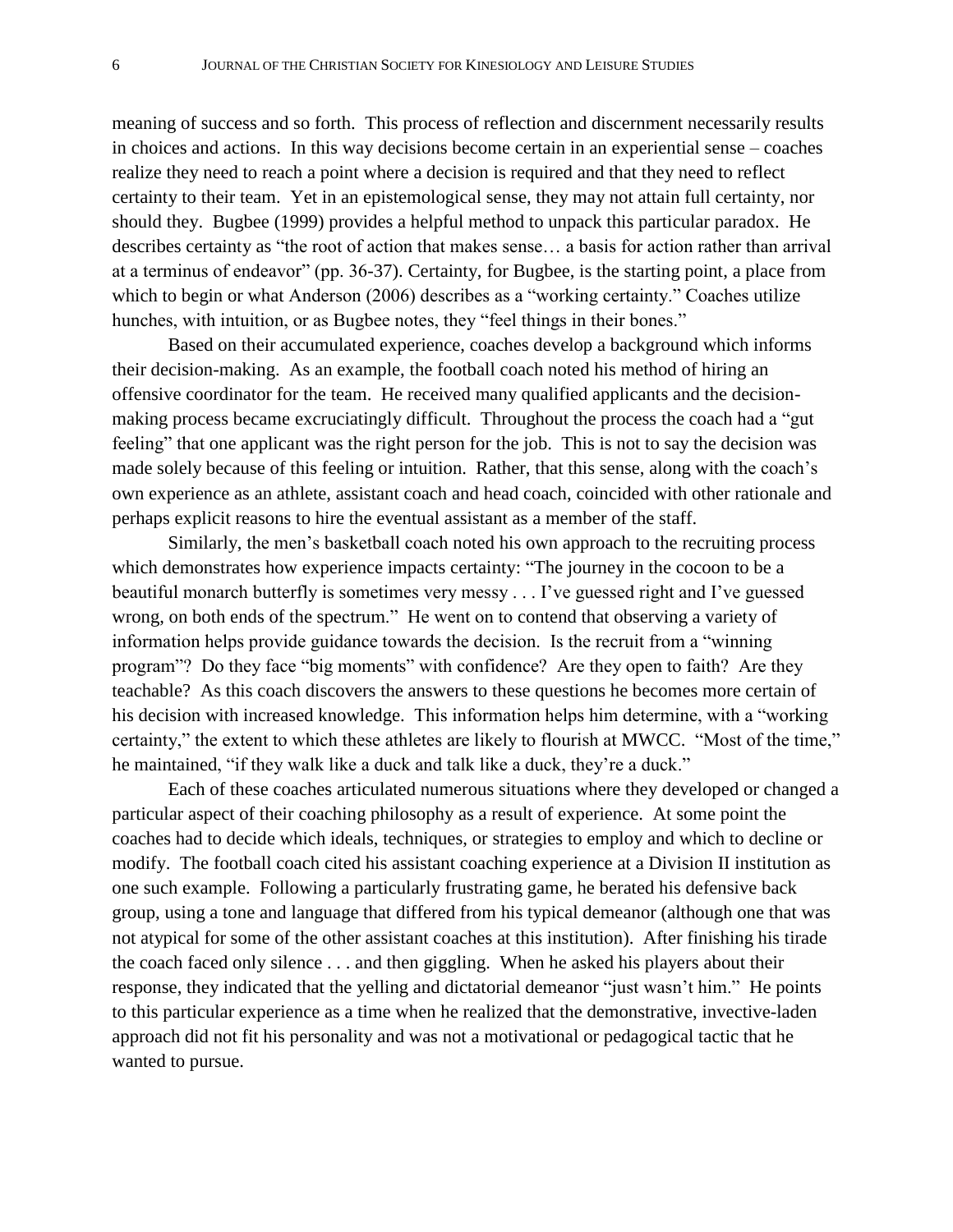The men's basketball coach received analogous inspiration from a friend who asked him once, "Are you using your program to build up young people or using young people to build up your program?" This question prompted the coach to reflect on his personal motives and the extent to which his coaching philosophy focused on individual student-athletes and their personal growth. As a result of this conversation and additional reflection, he became steadfast in his priority of focusing on his athletes as individuals. He took greater measures to insure that he treated his athletes as ends in themselves rather than a means for his own purposes.

For a few coaches, this reflective nature developed through reading. The cross-country coach mentioned the insights he gleaned from long-time coach turned motivational speaker Bruce Brown (2007), pearls of wisdom with regards to pride, humility, selflessness, leadership, and accountability. The themes resonated with this coach and he became determined to include them, when possible, as he works with his team captains in particular. As an example, Brown expounds on the importance of having a teachable spirit, learning to take correction as a compliment. On reflection, the cross-country coach realized that there were points when he stopped providing feedback and correction for some of his athletes; in these cases the coach believed he subtlety gave up on these individuals. Over the past two seasons he decided to implement what he calls "chirping" – being committed to letting his runners know that he cares about them, that he notices instances in their lives where progress is in order, and that he thinks and believes that they can improve as runners and as people.

Sometimes these insights surface after an extended period of time. Bugbee (1999) writes that "reflection, it seems, must earn the gift of the essential meaning of things past. It is as if experience must continue underground for some time before it can emerge as springwater, clear, pure, understood" (p. 140). As an example of the extended process often connected with experience, the wrestling coach described his relationship with a mentor, head coach, from a Division I wrestling program. During his collegiate career the MWCC coach often wondered why his mentor recruited some athletes with suspect character traits. Through the course of conversation, he explained to the MWCC coach that some of the young men could have been in jail if they had not pursued college wrestling. This explanation impacted how the MWCC coach viewed his own coaching philosophy with respect to recruiting. He became more willing to seek out student-athletes from a variety of backgrounds, not limiting himself to only so-called "good fit" individuals. This led the coach to occasionally take a chance on wrestlers that might not seem, at first glance, to fit at the institution. These young men could quite possibly leave campus or face academic difficulty; conversely, the individuals might develop into outstanding wrestlers and young men because of the coach's decision to risk.

Several coaches encountered experiences along the way, as athletes, that proved difficult at the time but eventually strengthened their coaching approach. The women's basketball coach played basketball at MWCC but became a self-described "frustrated senior." He struggled to accept limited playing time and how this impacted his role on the team. The men's coach painted his collegiate basketball experience as a painful one as well. As a reserve player, he wondered why his hard work and effort did not translate into increased opportunities to play. He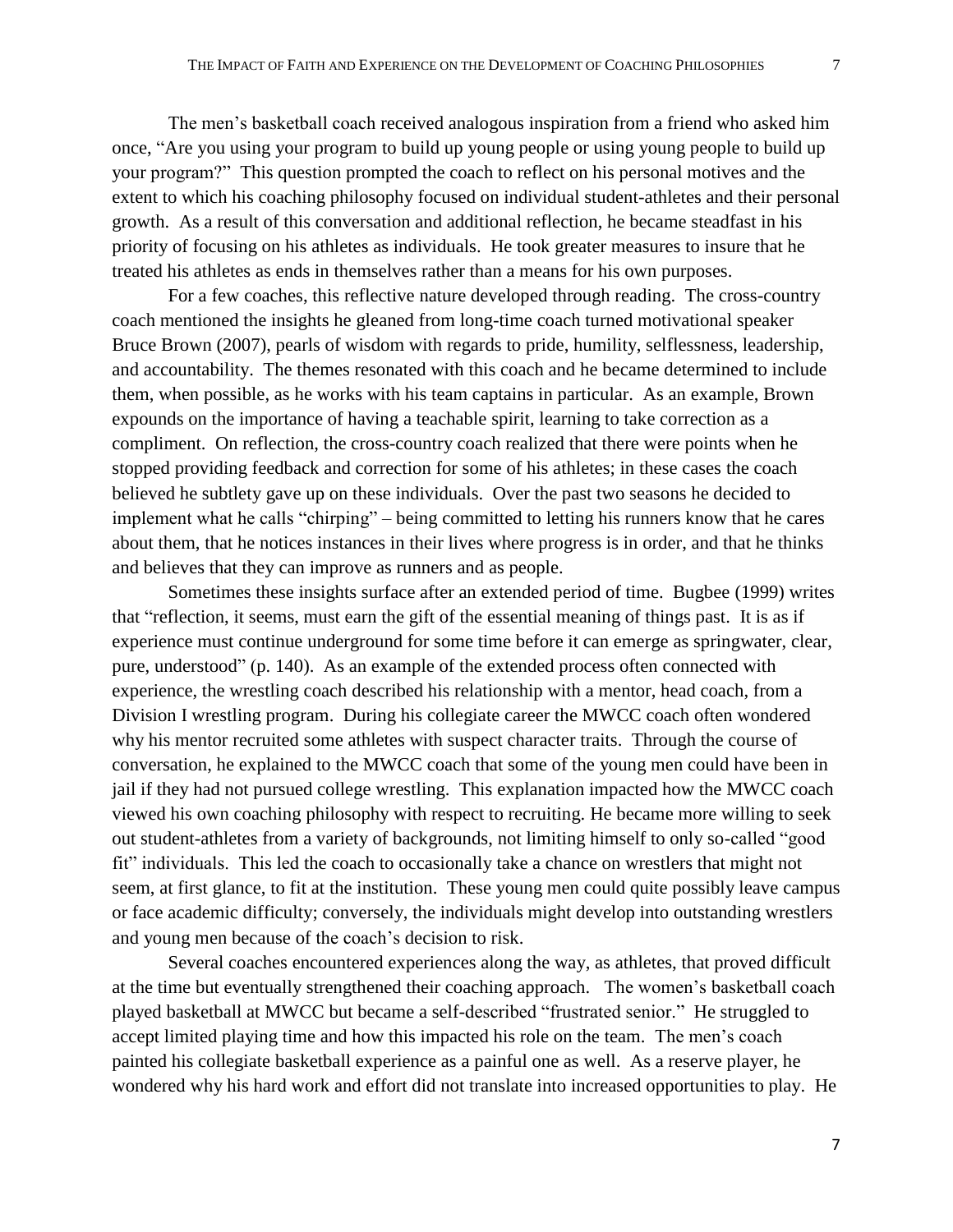questioned why those athletes, some with reckless lifestyles off the court, were rewarded with starter status. For both coaches, these experiences proved difficult to navigate and yet each eventually embraced their difficult memories as a means to better understand themselves, the coaching profession, and ultimately their athletes. In hindsight they realized that their coaches made sound decisions and issues of playing time are complicated matters. This foundation also provided both coaches with the means to better relate to their own bench players.

Several coaches mentioned growth periods encountered through difficulties as a coach as well. The men's basketball coach noted the strain of coping with a particularly frustrating season. As he struggled to deal with the mounting losses and disappointment, the coach realized that he had developed what he termed the "disease of me," feeling sorry for himself rather than focusing on his team. From this situation, he became determined to maintain focus on "end goals" regardless of the difficulties that arose. Rather than wallowing in self-pity or regret, the coach focused on helping each athlete develop, both as a basketball player and person. He remained resolute in his decision to use basketball as a tool to help develop young men of character, in this sense returning to the core beliefs he developed for the program.

In a similar way, the football coach spoke about developing maturity and growth during his coaching career. He mentioned moving towards becoming what he termed "my own coach," becoming less dependent on directly following his mentors. This enabled him to blend his own coaching philosophy and behaviors in a way that felt right. For this particular individual, this process even began while an intercollegiate athlete. He observed how his teammates responded to a variety of coaching styles. He noted the particular methods that worked and those that did not, including the approaches and philosophical aspects which resonated with him personally. For the wrestling coach, this process of discernment began as he served in assistant coaching positions. He realized that there were coaching techniques that might have worked for other athletes which did not necessarily work for him. He began to think about the future, when he might step into a head coaching position, and asked himself what he would do with his "own program." The cross-country coach continues to approach this development process with the mindset of a distance runner. As an athlete, following a race, he asks himself how he could improve for subsequent competitions. He reflects on the same kind of questions each season with regards to coaching. In what ways might he become a better coach and how might this impact his team? He has come to realize that he is constantly trying to adapt his philosophy with his team (of individuals) as they all continue to adapt as well.

Each coach mentioned the helpfulness of counsel during times of deliberation. For the women's basketball coach, a male coach of a female sport, this means engaging in conversation with his wife and female assistant coaches. This coach realized that it is helpful to gain their perspective on his team and situation. Engaging in these conversations prompted him to modify his approach, at times, largely based on this input from others. The football coach noted intentional conversations with coaches at other institutions. He is in constant communication with assistant coaches and head coaches around the country, men he has grown to respect and admire. The coach finds ways to connect with them over the phone, via e-mail, and in person.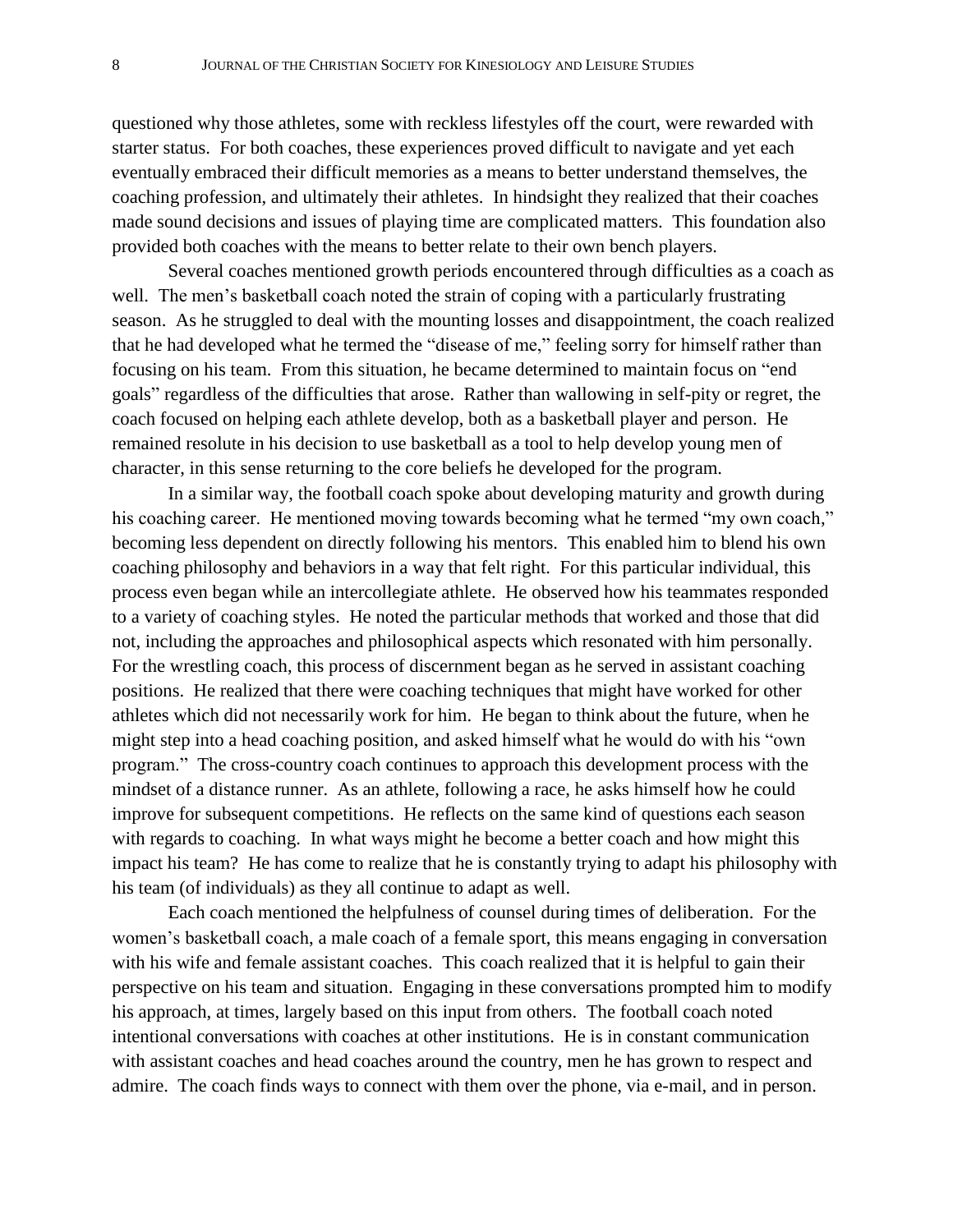Through this process, he can share aspects of his own coaching journey, seek guidance in regards to particularly thorny circumstances, and hear the perspectives of his peers at other institutions. Throughout his tenure as wrestling coach, this individual relied on the counsel of a number of people, including his wife, assistant coaches, team captains, other MWCC coaches, and the Athletic Director.

On occasion, soliciting counsel from others involves differences in opinion. The crosscountry coach noted how much he appreciates running (and talking) with his assistant coach; their respective positions improve with the banter and, at times, conflict. The head coach and his assistant discuss training principles, flexibility programs, and much more, at times disagreeing in their approach. These discussions are helpful, however, in that they allow the head coach to clarify his own thoughts and ideas and, at times, change the course of his approach while simultaneously developing a deepening relationship of trust and honesty with his assistant. Due to the largely collegial nature of cross-country coaching, this coach has also found other coaches very sociable and willing to share ideas, techniques, and strategies related to running.

Overall, each coach developed a particular way of coaching largely reflective of and shaped through personal experience. Over time as athletes, assistant coaches, and head coaches, these individuals gradually understood how coaching ideas and beliefs became cashed out in the lives of their respective sports. Through conversations about sport, coaching, and values, they molded and modified their own beliefs about the coaching profession. For these coaches, another integral aspect of both experience and coaching beliefs hinges on themes of faith.

# **Efforts to Integrate Faith and Coaching**

In this final section I want to examine the extent to which faith impacts how these coaches construct their respective coaching philosophies. Most of the coaches grew up in homes where religion played an integral role in family life – the scriptures, biblical understanding, and their faith community became the lens through which they viewed life experiences. Faith, most often expressed through prayer and small group discernment, continues to guide many aspects of their lives, including how they approach decision-making as an intercollegiate coach. Spiritual beliefs inform their coaching philosophies on a daily basis, guiding both those aspects of change as well as aspects that stay the same.

Because both sport and religion play such prominent roles in the lives of these individuals, they have had to wrestle with how to integrate these powerful institutions. The wrestling coach, for one, mentioned the process he went through in determining how best to express his Christian faith as a college wrestling coach. Early in his career he approached sport as an evangelistic tool where winning becomes a platform to share the gospel. Over time he began to think more broadly about the faith experience, realizing the impact of his ministry through the setbacks and struggles in sport, too. The cross-country coach mentioned the integration of faith and sport as well and approaches his coaching in what he terms a "holistic" manner, where faith permeates all of human existence. In this sense, individuals do not encounter God solely through chapel or in church but throughout all areas of life. In the context of his own sport, this coach believes cross-country and endurance running mimics life and helps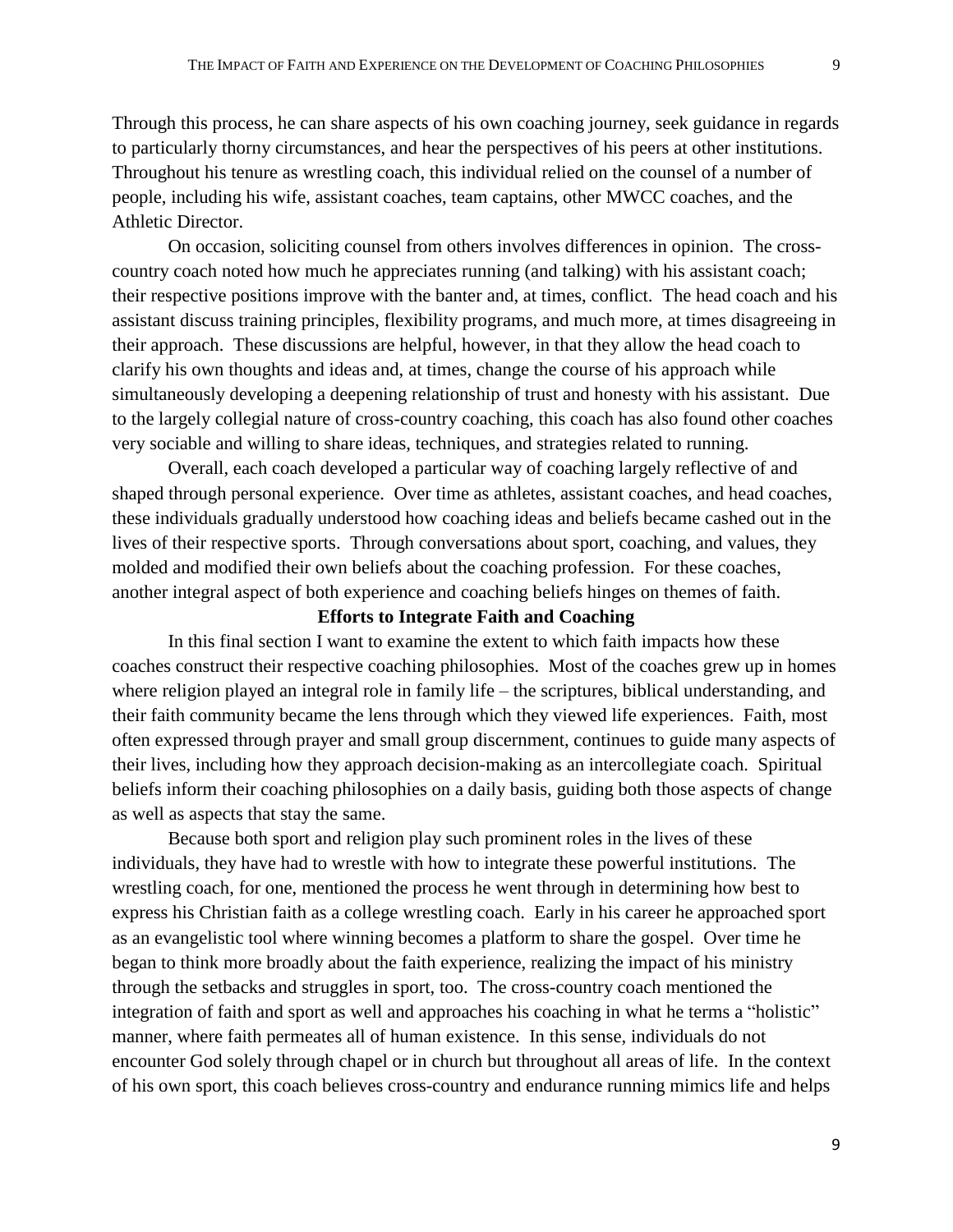teach principles of faith. In this respect, the language of faith and distance running hold many similar traits. He notes that "concepts that go along with faith – like a word like commitment – they go deeper the more your faith grows" and contends that "if [athletes] are not growing as a person, then they're likely not growing in their faith – they're not growing anywhere." Finally, the coach mentioned that as an athlete himself he learned spiritual qualities of perseverance and integrity through competitive sport and the commitment process.

A number of the coaches mentioned that faith, and in particular their own spiritual disciplines, helped to provide perspective as a coach. In fact, the football coach noted that he needs to rely more on his faith as a head coach, perhaps because of the increased responsibility, challenge and visibility in moving from an assistant to a head coaching position. He has found that prayer and studying the scriptures help to provide both a sense of balance as well as the direction he needs to lead his team. In addition, he mentioned utilizing prayer and reflection in terms of personnel hires. The women's basketball coach noted that theological principles impact how he relates to his team and assistant coaches, too. One such aspect is grace. A key component of the Christian faith found repeatedly in scripture, grace involves God's kindness to humanity, a quality not earned but rather freely given. As it regards human relationships, grace reflects a similar gift of kindness, at times showing forgiveness rather than condemnation. The coach noted that he has learned the importance of both giving grace to others as well as accepting grace in return. On occasion this means applying grace as it relates to team and individual discipline, perhaps deciding to allow a misdeed to go unpunished (although corrected) because of the particular situation.

While the coaches depend on their Christian faith for a sense of perspective and direction, doing so does not preclude listening to and caring for those from secular or non-churched backgrounds. Engaging with individuals with regards to faith entails a great deal of communicative effort. Coaching requires the ability to effectively articulate one's respective coaching philosophy – to recruits, athletes, the department and institution, and to the broader community. Each of these coaches have worked at this process of communication, seeking to both talk about and live out their faith and coaching philosophy on a daily basis. They also identified that this process is not a one-way proposition. Each coach mentioned the need to listen intently to others.

Several coaches noted a need for openness, both with respect to their own faith as well as in relationship to others who may hold differing or no faith backgrounds. This tension between certainty and openness became most evident in the area of recruiting. When the football coach meets with student-athletes from un-churched backgrounds he explains to them his own faith journey and beliefs but puts himself in a position to listen to their life story as well. He recognizes that he does not "have all the answers" and is still open to learning from others in his own spiritual walk. One issue in particular that all MWCC coaches deal with is the type of student-athlete they seek to recruit. They mentioned the importance of a "good fit" – individuals open to an athletic experience at a Christian liberal arts institution like MWCC. They did not think it was particularly healthy, however, to recruit only Christian student-athletes. The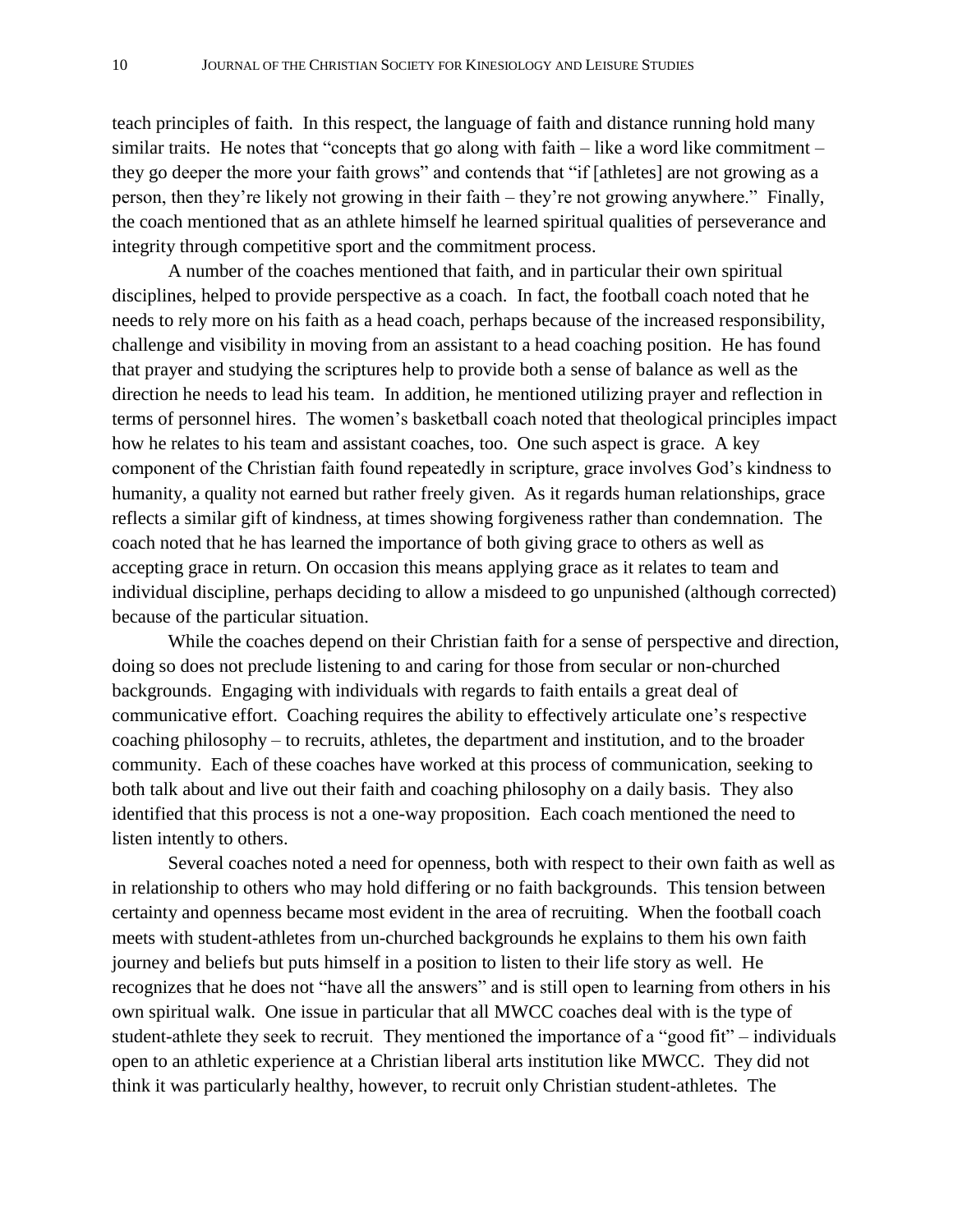women's basketball coach even wonders, at times, if he has missed an opportunity by not recruiting more players from un-churched backgrounds. All of the coaches noted the importance of welcoming student-athletes from all backgrounds into the MWCC athletic and academic community. The men's basketball coach mentioned that he is not intimidated by the "rough edges" that some players might have. He welcomes those recruits that may not be sure about faith although acknowledging that because of its mission, MWCC will primarily attract local

student-athletes and those from alumni families.

For the women's basketball coach, the process of communication begins in the recruiting process and continues once the recruits matriculate to MWCC. While recruiting, he mentioned the importance of being open about MWCC core values and the campus environment. He recognizes that some student-athletes will ultimately choose to attend another institution because of the "MWCC difference" but at least they have the knowledge to make an informed decision. Each coach recognized the importance of getting to know their athletes, first during the recruiting period and more intentionally once they enter MWCC and begin team activities. The football coach noted that he tries to watch his athletes carefully, attempting to understand their perspectives on life. The women's basketball coach endeavors to engage his athletes in conversation, inviting them to stop by his office to talk about school or family, and eventually about things related to basketball. His rationale is that he wants his student-athletes to know that his concern for them goes beyond the basketball court. The cross-country coach makes a regular practice of keeping in touch with his runners, going so far as to schedule individual athlete meetings on his appointment calendar.

In addition to individual meetings, several coaches noted their efforts to focus on a core group of a few team members. For example, both basketball coaches mentioned the importance of meeting regularly (i.e., two or three times per week) with a small group of players, three or four individuals who the coaches would like to target as developing leaders. Both coaches cited Jesus' example of spending more time with several disciples to further the gospel message. For these coaches, this means entrusting more responsibility with these few athletes and hoping that their coaching philosophy coupled with the leadership potential of the captains will help permeate the broader team character. The men's coach noted that it is important that these student-leaders do not become a carbon copy of the coaches, however, but develop their own leadership style.

A number of coaches mentioned the attention they placed on their language and terminology. They realize each athlete comes with a unique life story and set of experiences – they may approach college life and sport in dissimilar ways from the coaches. As the crosscountry coach quite humorously put it, he realized over time that periodically he's "speaking French but [his] athletes may be hearing Swahili!" He noted the trait of responsibility in this way. His athletes may not fully understand what responsibility means, so he may have to teach them the concept before holding them accountable. This coach has tried to bridge the communication gap by telling athletes what his eyes see; then he asks them what they are experiencing in turn. In a similar way, the men's basketball coach notes that he needs to "speak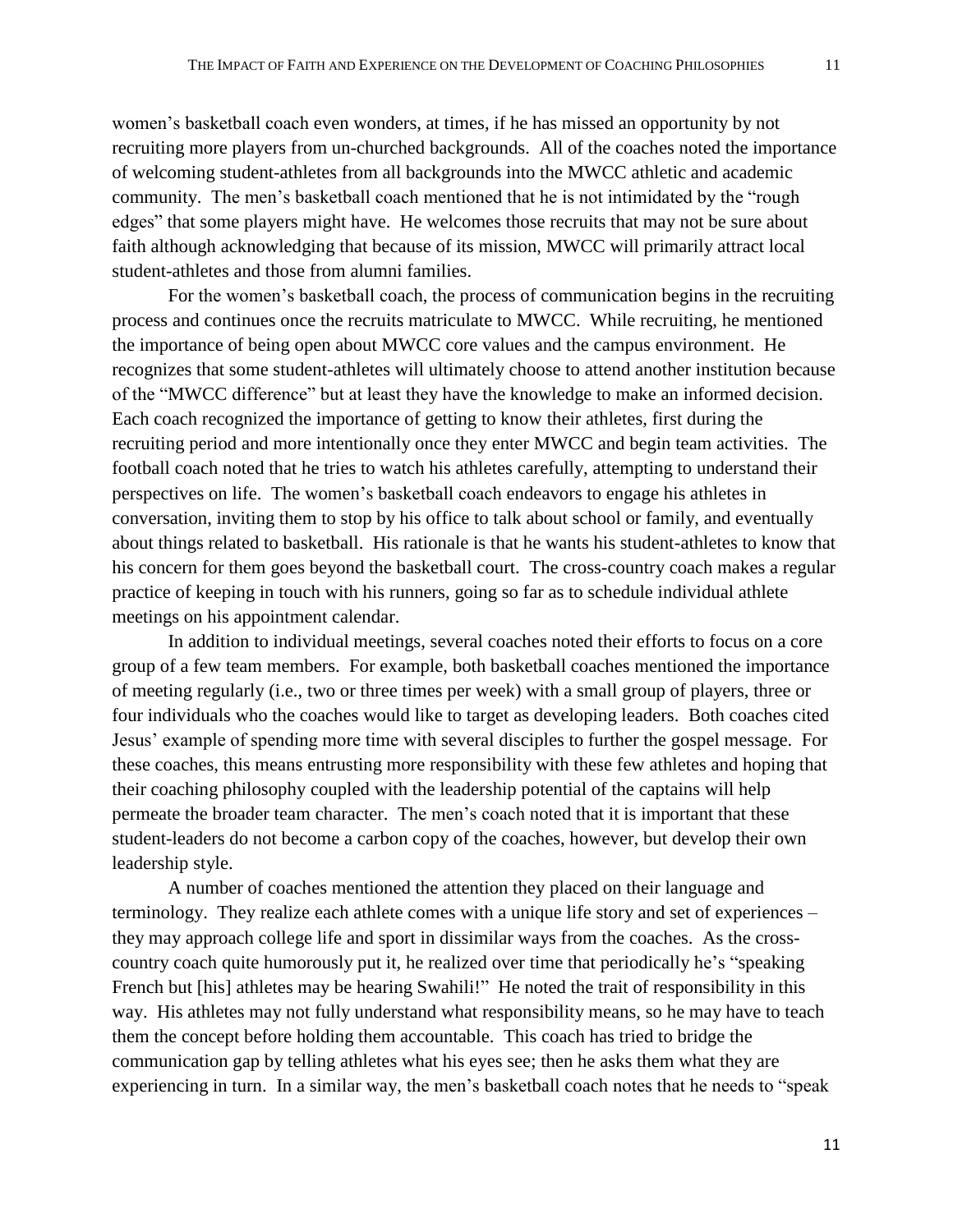their love language," finding ways to use idioms that communicate the faith concepts he wants to promote in ways that resonate deeply with his athletes.

## **Conclusions and Implications:**

Given this experiential investigation of coaching philosophies with respect to experience and faith, I will conclude with several broad implications for developing and employing coaching philosophies. While my aim is to primarily address those who coach from faith-based positions of influence, the implications cut across the religious-secular divide to include those from secular positions as well.

First, coaches at every competition level and along all ends of the age spectrum must remember that development of a coaching philosophy is a career-long process. Those principles and guidelines that hold true for the newly hired junior varsity coach at age 22 may not remain when the individual finishes her coaching career at the high school level some thirty years later. The process of continued growth and development includes revisions according to new experiences. American philosopher John Dewey (1944) wrote that growth "is essentially the ability to learn from experience; the power to retain from one experience something which is of avail in coping with the difficulties of a later situation" (p. 44). In this way effective coaches continue to mold their beliefs based on the course of sport experience. The coach who ends a frustrating season needs to re-evaluate, learn from the situation, and chart new paths to improve for subsequent seasons. Similarly, the coach who encounters a deeply meaningful season must reflect, too, on this experience, evaluating those aspects which enabled success to occur. This emphasis on continued growth is not an easy proposition, however. On this note Dewey contends that "We become uneasy at the idea of initiating new courses; we are repelled by the difficulties that attend entering upon them; we dodge assuming a new responsibility. We tend to favor the old self and to make its perpetuation the standard of our valuations and the end of our conduct. In this way, we withdraw from actual conditions and their requirements and opportunities; we contract and harden the self" (353). Coaches can become complacent, believing that beliefs and methods which worked initially will continue to do so, and be unwilling to revisit their ideas. Thus, growth requires a vigilant effort to seek out those experiences, decisions, and actions that lead towards refinement and amelioration.

Second, in experiential terms, the process of developing a coaching philosophy is the result of experience more so than a derivation from abstract principles. Coaches may hold a theoretical position concerning the value of winning, team discipline or training programs. Similarly, those coaches from religious backgrounds may believe in principles such as faith, hope and love. Coaches formulate their positions in the context of experience, however, through interactions with others in their respective practice community. Bugbee (1999) speaks to this very issue. "Abstracted from intimacy with the lives of persons," he contends, "our idea of experience becomes paltry . . . Experience, then, is not something standing over us . . . from which we are removed to the capacity of observers, about which we are in a position to make assured reports. Experience is our undergoing, our involvement in the world, our lending or withholding of ourselves, keyed to our responsiveness, our sensibility, our alertness or our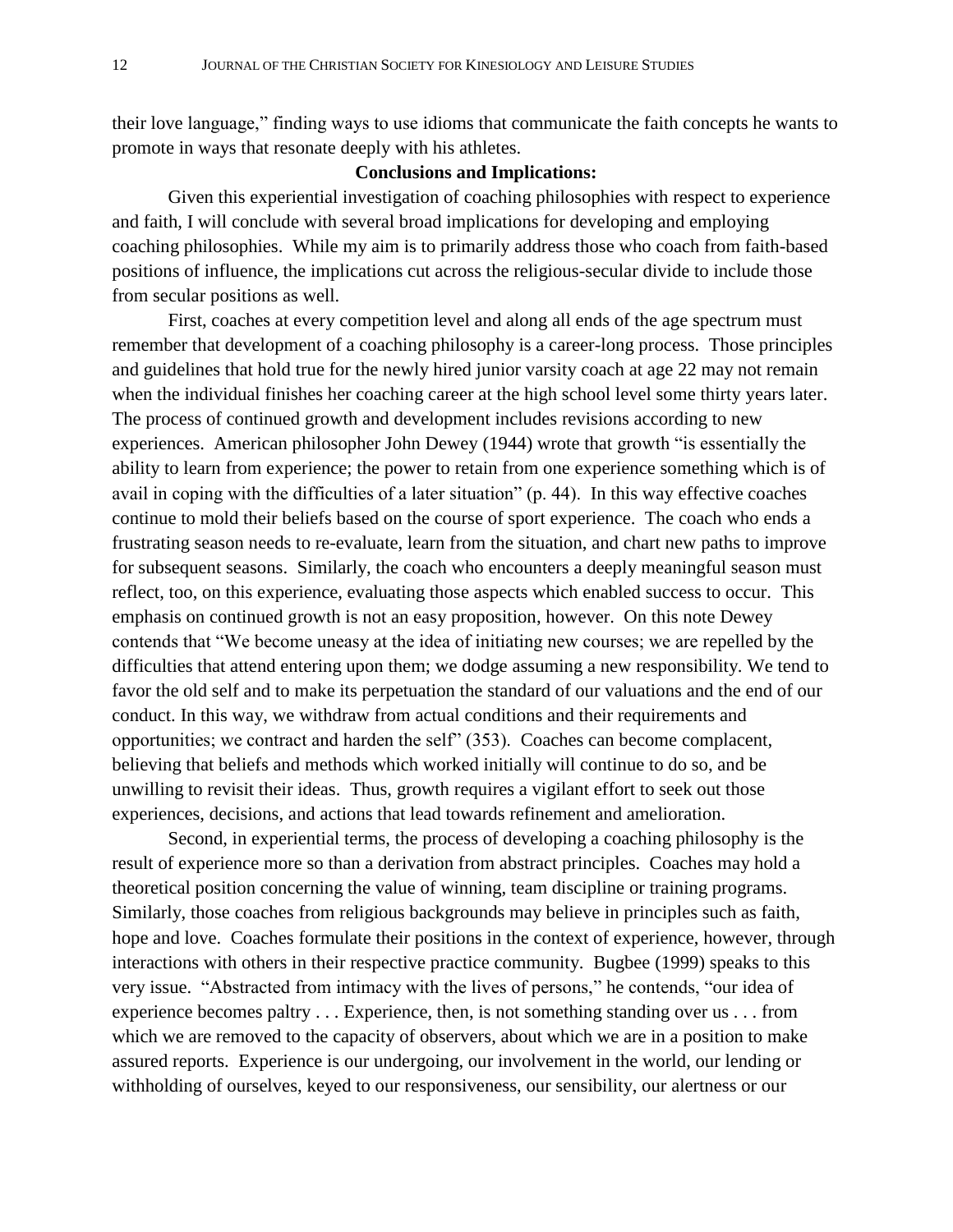deadness" (pp. 40-41). Throughout their careers, coaches construct their ideas and beliefs about coaching through their immersion and commitment to coaching. Because of their experiences, and at times in spite of experiences that may be negative, these individuals face their profession in a particular way. It is through the course of day-to-day interactions with others, interpreted in a responsive and reflective manner that effective coaches continue to mold their approach towards coaching.

Third, faith can be one avenue towards constructing and implementing a personal coaching philosophy. When it comes to establishing ethical principles and guidelines, some coaches may derive these principles from faith traditions. Those from secular positions may develop guidelines based on other, often similar, principles and ideals. The Christian coach may incorporate spiritual principles such as love or hope while the secular counterpart may speak of respect for persons or fairness from an impartial point of view.

Incorporating spiritual principles with sport requires a consistency with the faith community – a belief system that is consistent between word and deed. For the Christian coach, or those from various faith traditions who hope to incorporate religious principles into the coaching arena, the journey is daunting. Combining faith and sport can be extremely fruitful but presents challenges too. For example, during the 1973-1974 academic year the MWCC wrestling coach, then a sophomore wrestler at a Division I institution, converted to Christianity. This decision resulted in profound changes in his life not the least of which impacted his stance towards wrestling. During this season he continually struggled with how to meaningfully integrate his new-found faith with his athletic passions. An All-American high school wrestler from, this individual had his sights set on making the 1976 United States Olympic squad. After his faith conversion, however, he realized that wrestling was "competing with his heart." He ultimately continued wrestling and upon graduation moved on to coaching positions at a midmajor state university and finally to MWCC. Throughout his coaching career he continued to grapple with these issues of how best to combine his personal ideas and beliefs about sport with his faith in Christianity.

In sum, attempting to integrate faith with coaching beliefs is a tenuous process, one that demonstrates the humanity of the coaching profession. Those individuals engaged as coaches, particularly those in Christian higher education, seek to combine faith with their respective coaching philosophies in genuine ways. Through the course of their experiential foundation the coaches gradually develop a coaching philosophy that they can own as theirs, one that remains in flux for the duration of their coaching career. Through prayer, reading, reflection and the counsel of others, these coaches integrate their faith into their coaching philosophies in a holistic manner, positively impacting the lives of countless student-athletes in the process.